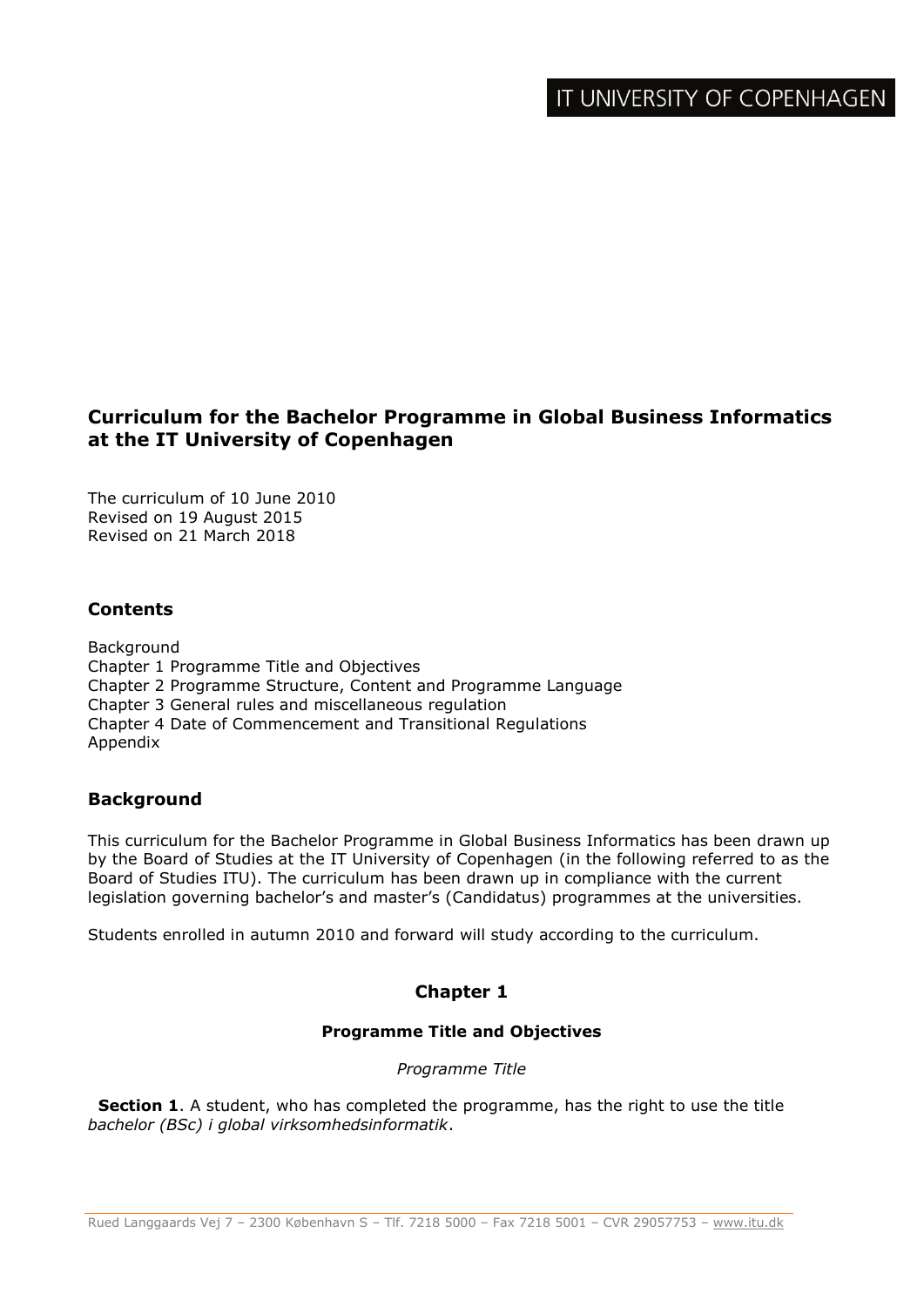*Subsection 2*. The title in English is Bachelor of Science (BSc) in Global Business Informatics.

#### *Programme Objectives*

**Section 2.** The purpose of the Bachelor Programme in Global Business Informatics is to provide students with the scientific qualifications to independently analyse and work with design and IT in processes that support the participation of private and public enterprises in the global economy. The process concept is a theoretical, methodic and practical centre which is considered from technical, business and social angles. The programme combines fields within computer science, business and social sciences.

*Subsection 2.* Bachelors will be able to play an independent reflective role in relation to businesses' work with computer-aided process innovation and organisational implementation of IT in a global context.

*Subsection 3.* Bachelors are qualified to hold posts in business and industry within project management and facilitation, design and analysis of work processes, drafting of concept and action plans using traditional methods and tools, and to apply for admission to a Master of Science Programme in Information Technology.

#### *Objectives for Learning Output*

**Section 3**. On completion of the programme, the student must have attained the following learning output objectives. The learning output is divided into the categories knowledge, skills and competences, cf. the Danish Qualifications Framework for higher education.

#### *Subsection 2. Knowledge and Understanding*

#### *Kowledge*

The bachelor must

- have in-depth knowledge of theory, method and practice in the fields of natural and social science comprised by the programme
- have knowledge of the multidisciplinary nature of problems in relation to computerbased innovation of processes and the theory of the scientific basis for solving them.

#### *Level of understanding and reflection*

The bachelor must

- be able to understand and reflect on different scientific perceptions of process and globalisation concepts as well as their methodic and practical consequences
- be able to understand and reflect on different scientific perceptions of concepts relating to formalisation, classification, analysis and design in process innovation as well as their methodic and practical consequences
- understand current technological trends in relation to process innovation in a historic and global perspective and reflect on changing relations in work practices, gender, subjectivity, culture and technology in a global context.

*Subsection 3. Skills*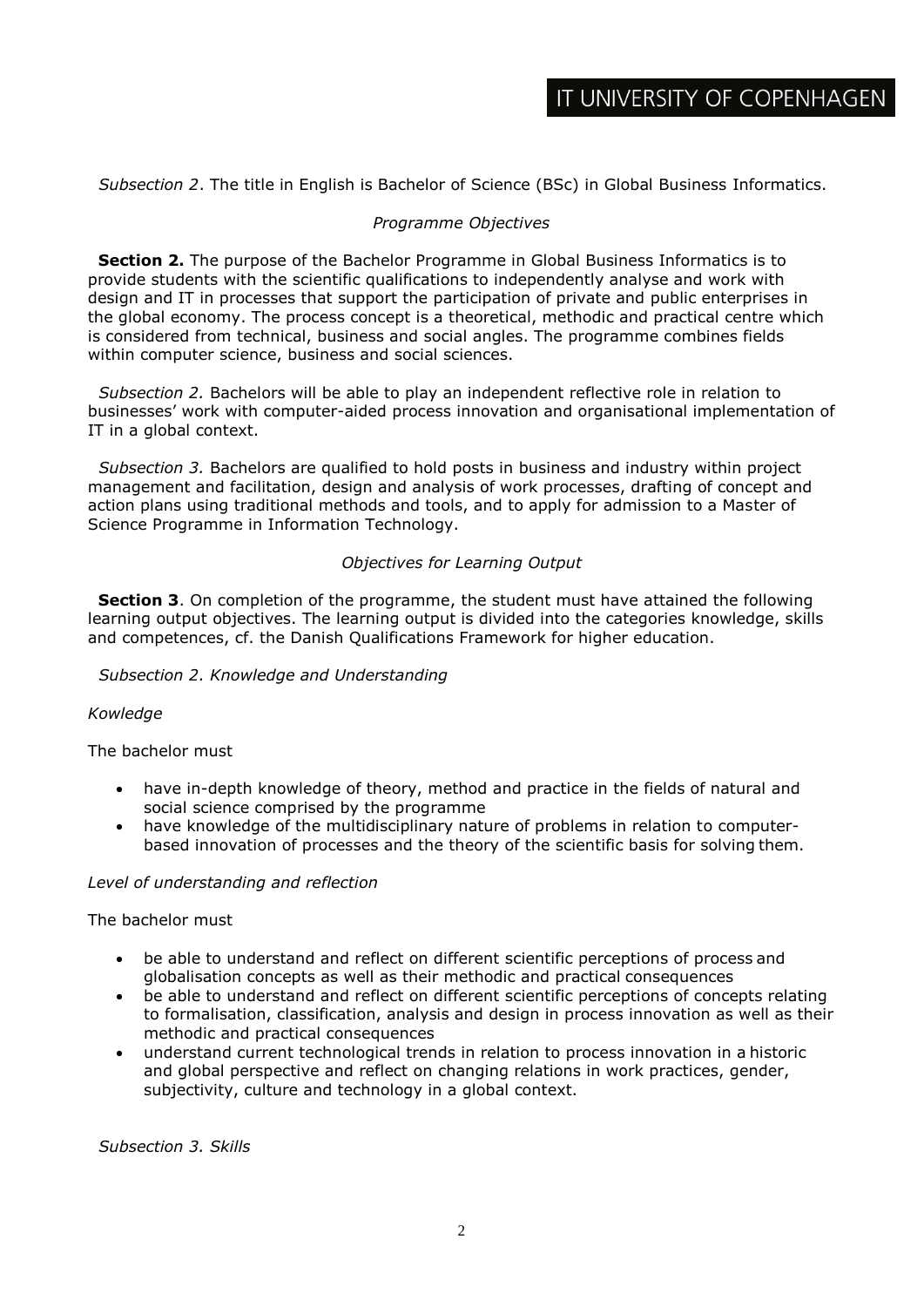### The bachelor must

- be able to analyse work flows and business processes for the purpose of business development, design and implementation of IT in a global context
- be able to analyse organisations, IT applications and business matters in a global perspective
- be able to identify collaboration and coordination requirements in and among virtual and other groups
- be able to use project management models and tools.

#### *Assessment and decision*

The bachelor must

- be able to assess information-related problems in intercultural processes and to design new computer-based solutions
- be able to assess the perspectives of different individuals and groups on work and organisational processes and the challenges related to improvement by using IT.

#### *Presentation*

The bachelor must

- be able to present challenges and opportunities related to computer-based process innovation between users, designers and business management in a global context
- be able to express himself or herself in writing as well as orally on social and technical subjects in multidisciplinary settings with due consideration for different target groups and their professional and cultural backgrounds.

#### *Subsection 4. Competences*

#### *Scope*

The bachelor must

- be able to use basic knowledge of the relevant process areas in analyses of businesses and organisations with respect to IT-enabled change
- be able to handle complex and development-related situations in study and work contexts as well as globally
- be able to design IT-solutions as integral elements of global work and business processes
- be able to design organisational change processes focusing on IT and global processes.

#### *Collaboration and responsibility*

The bachelor must

- be able to independently initiate collaborative work in professional and multidisciplinary settings in a professional manner
- be able to facilitate collaboration in a global context.

#### *Learning*

The bachelor must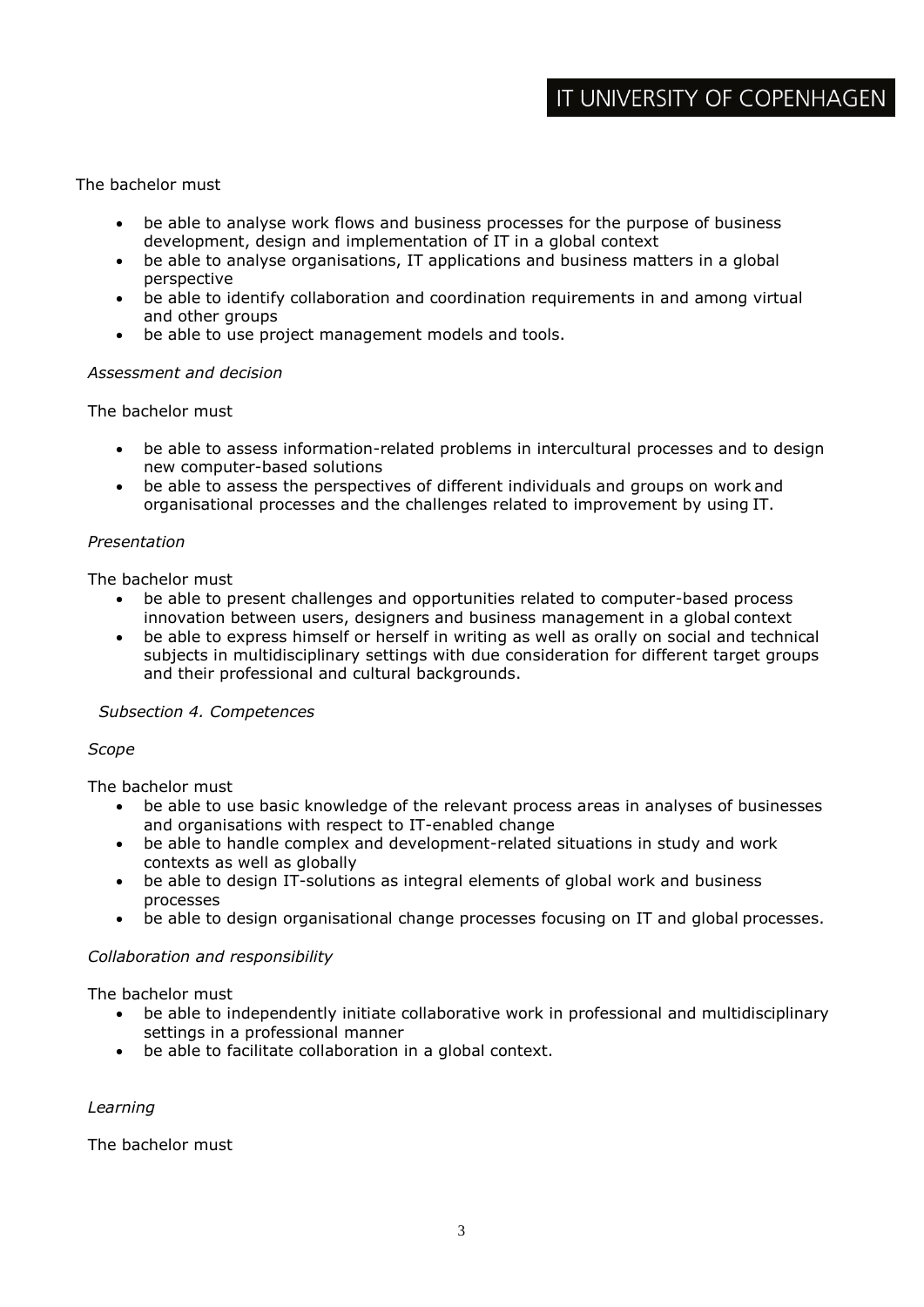be able to identify his or her own learning needs and structure his or her own learning in different work and learning environments.

# **Chapter 2**

## **Programme Structure, Content and Programme Language**

## *Programme Structure*

**Section 4.** The programme comprises mandatory study activities worth 150 ECTS points, optional study activities worth 15 ECTS points, and a bachelor project worth 15 ECTS points.

*Subsection 2.* The study activities listed below constitute the core elements of the programme and are worth 135 ECTS points.

- Society & Technology (15 ECTS points)
- Introduction to Programming (7.5 ECTS points)
- IT & Work Design (15 ECTS points)
- Global Project Management (7.5 ECTS points)
- Enterprise Systems & Information Management (15 ECTS points)
- **IT & Business Process Modelling (7.5 ECTS points)**
- Organisation & Process Theory (7.5 ECTS points)
- IT-enabled Process Improvement (15 ECTS points)
- Business Foundations (7.5 ECTS points)
- Philosophy of Science & Technology (7.5 ECTS points)
- IT, Globalisation & Culture (15 ECTS points)
- Bachelor Project (15 ECTS points)

*Subsection 3*. The study activities of the programme are composed of modules. A module comprises one or more study activities and related examinations.

**Section 5**. Each term comprises three modules: Two courses worth 7.5 ECTS points and one course with a project worth 15 ECTS points, or a large, independent project worth 15 ECTS points.

*Subsection 2*. The modules appear in the table below. Courses and course descriptions are published in the course database on the IT University's website by the Board of Studies in advance of each term.

| <b>Subject</b><br>area        | Term | 15 Project Unit                                          | 7.5 Course<br>unit         | 7.5 Course<br>unit               |
|-------------------------------|------|----------------------------------------------------------|----------------------------|----------------------------------|
| IT & the<br>Social<br>Context |      | Society & Technology                                     | <b>IT Foundations</b>      | Media &<br>Communication         |
|                               | 2    | IT & Work Design                                         | Database<br>Design         | <b>IT Project</b><br>Management  |
| IT & the<br>Enterprise        | 3    | Enterprise Systems &<br>Information Management   Process | IT & Business<br>Modelling | Organisation &<br>Process Theory |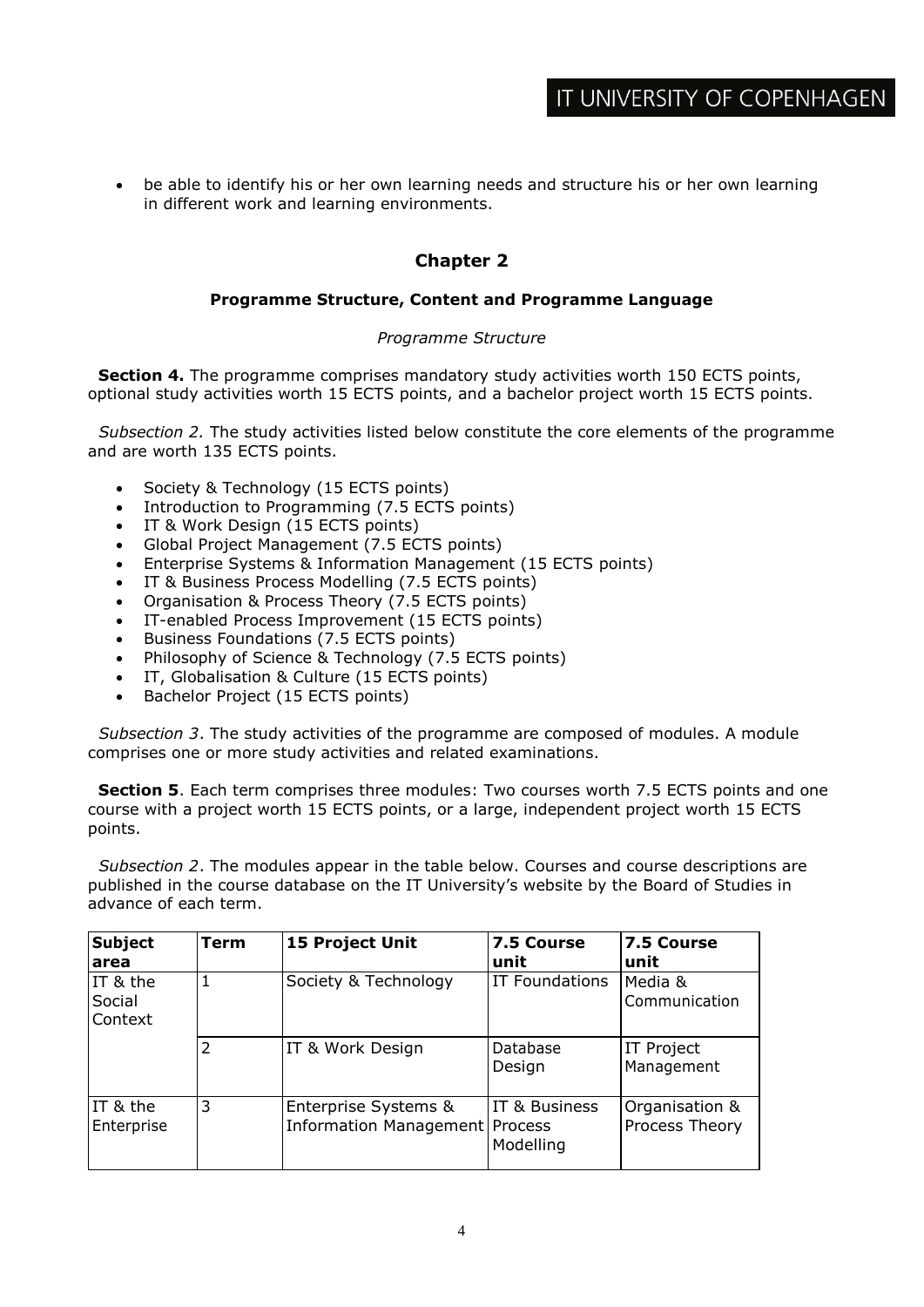|                          |   | IT-enabled Process<br>Improvement | <b>Business</b><br>Foundations           | Philosophy of<br>Science &<br>Technology |
|--------------------------|---|-----------------------------------|------------------------------------------|------------------------------------------|
| IT & the<br>Global World | 5 | IT, Globalisation &<br>Culture    | IT-enabled<br>Supply Chain<br>Management | Elective                                 |
|                          | 6 | <b>Bachelor Project</b>           | IT Governance<br>& Quality<br>Management | Elective                                 |

**Section 6.** Each year of study deals with an overall subject area. The overall subject for the first year of study is *IT & the Social Context,* for the second year of study *IT & the Enterprise,*  and for the third year of study *IT & the Global World.*

*Subsection 2*. The first two terms of the programme consist of mandatory modules giving the student a thorough introduction to the foundations of IT, database design, IT project management, a socio-technical perspective on technology, practice and change, and an integrative perspective on IT and work process design. Students are also introduced to media and communication and to group and project work. The modules integrate the global aspects of the social context.

*Subsection 3*. The third and fourth terms of the programme consist of mandatory modules giving the student a thorough introduction to organisation theory, the philosophy of science and technology, process modelling, enterprise systems and information management in information structures, as well as IT-enabled process improvement and innovation in a global perspective.

*Subsection 4*. The fifth and sixth terms of the programme consist of mandatory modules dealing with themes related to IT, globalisation and culture, to IT-enabled supply chain management, and to IT governance and quality management. The terms also comprise two optional courses and the final bachelor project.

**Section 7.** The programme's global perspective applies to the academic contents as well as the form of study with global interaction being part of the mandatory study activities.

#### *Study language*

**Section 8**. The programme is conducted in English in the three years of study.

*Subsection 2*. Students must therefore be able to read texts in English, participate actively in teaching conducted in the English language, and write and present assignments and projects in English.

*Subsection 3*. Students will be trained in making presentations in oral and written English.

*Subsection 4*. All examinations will be conducted in English.